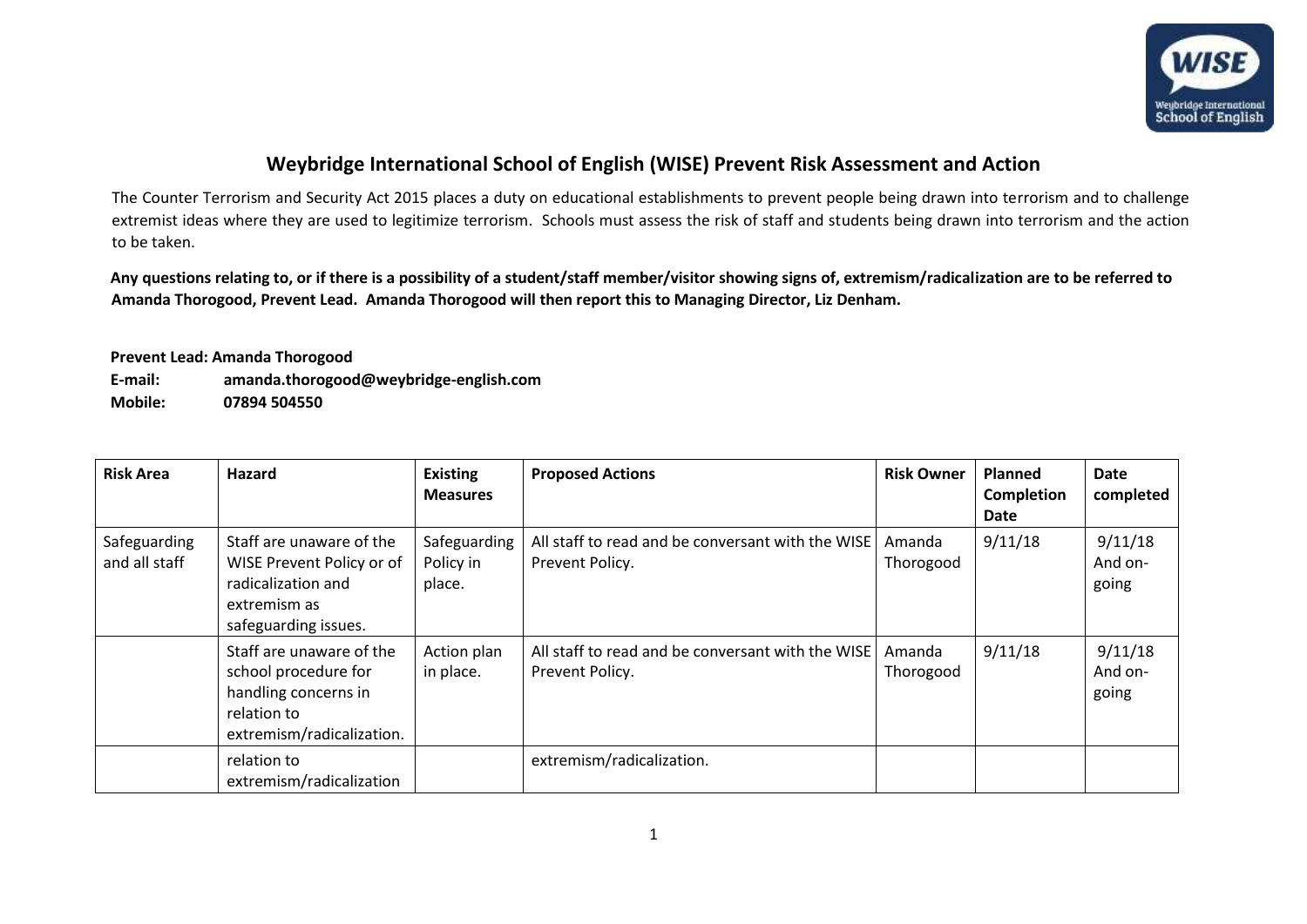|                                         | Risk to students in<br>external learning<br>environments/students<br>working with tutors | Safeguarding<br>Prevent<br>Policy                                            | Tutors to be informed about WISE procedures<br>and WISE Prevent Policy                                                                                                     | Liz Denham                        |         |                               |
|-----------------------------------------|------------------------------------------------------------------------------------------|------------------------------------------------------------------------------|----------------------------------------------------------------------------------------------------------------------------------------------------------------------------|-----------------------------------|---------|-------------------------------|
| Leadership<br>/organisational<br>values | Staff are not aware/do<br>not subscribe to the<br>ethos/values of WISE                   | Displayed<br>throughout<br>WISE/on<br>staff<br>meeting<br>agenda             | Recruitment and induction programmes and<br>ongoing staff development should be reviewed<br>to reflect the values of WISE                                                  | Liz Denham                        | 9/11/18 | On-going                      |
|                                         | A whole school approach<br>is not taken regarding the<br>core British values             | Values are<br>displayed<br>throughout<br>WISE and<br>included in<br>teaching | The inclusion of British Values:<br>Democracy<br>The Rule of Law<br>Individual Liberty<br>Respectful Tolerance and Different Faiths or<br><b>Beliefs</b>                   | Liz Denham<br>Amanda<br>Thorogood | 9/11/18 | On-going                      |
|                                         | Lack of leadership<br>ownership of<br>extremism/radicalisation<br>concerns               | Contacts and<br>liaison exists                                               | Amanda Thorogood is responsible for ensuring<br>that all staff complete the on-line training<br>(www.elearning.prevent.homeoffice.gov.uk)                                  | Amanda<br>Thorogood               | 9/11/18 | 9/11/18<br>And<br>ongoing     |
| Partnership                             | Ineffective process and<br>lack of coordination<br>around sharing of<br>concerns about   | Contacts<br>exist and are<br>being<br>developed                              | Amanda Thorogood to continue to liaise with:<br>1. Prevent Officer: Oliver Greenaway<br>Counter Terrorism Policing South East,<br>Surrey Police HQ, Po Box 101, Guildford, | Amanda<br>Thorogood               |         | 31/10/18<br>When<br>necessary |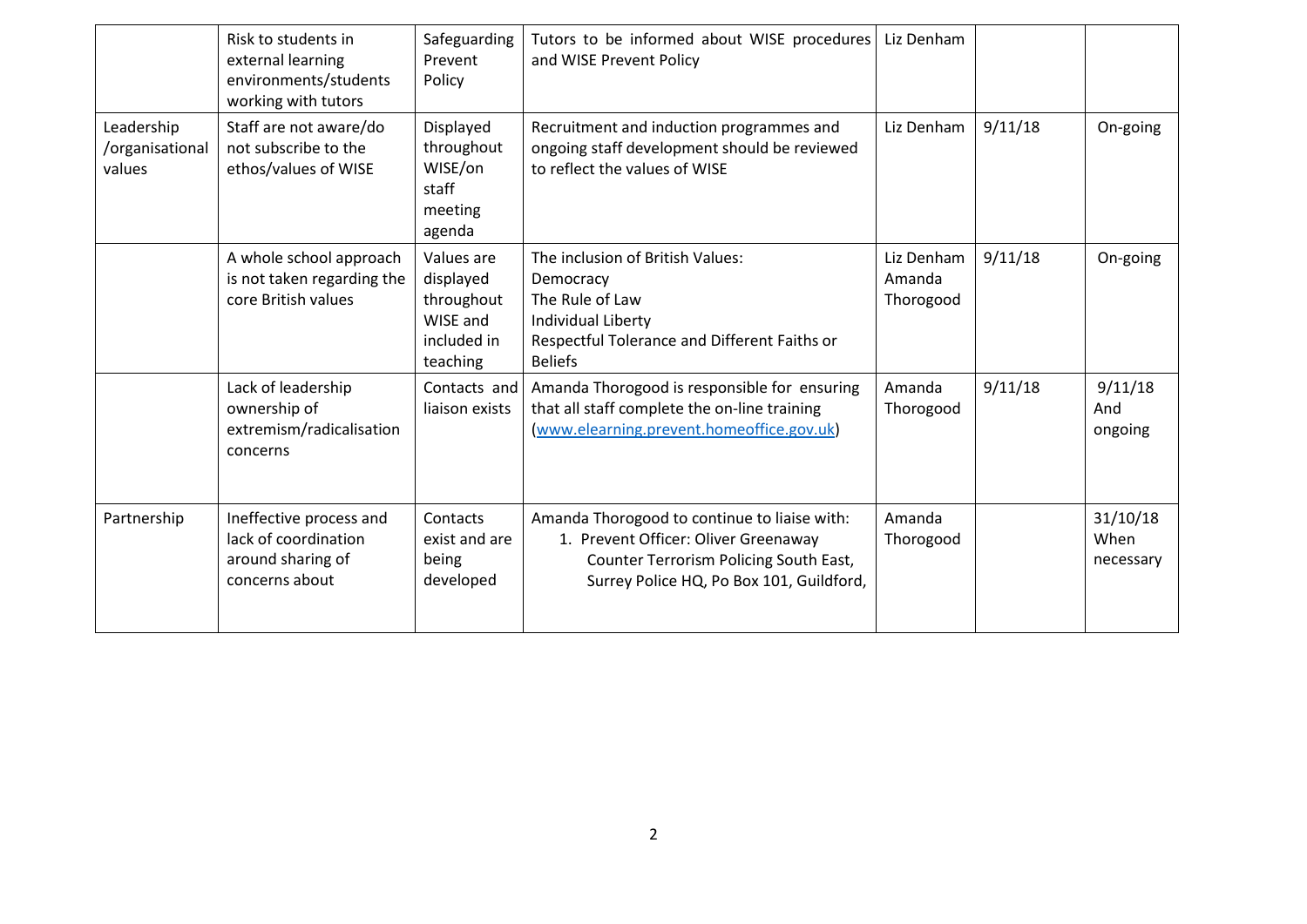| radicalization and<br>extremism.                                                                                           |                                  | <b>GU1 9PE.</b><br>DD: 01483 630546<br>Mob: 07720 043980<br>Email: oliver.greenaway@surrey.pnn.police.uk<br>2. Security Advisor: Graeme Ingate Counter<br>Terrorism Policing South East, Surrey Police HQ,<br>Po Box 101, Guildford, GU1 9PE. Mob: 07967<br>986354 Email:<br>Graeme.ingate@thamesvalley.pnn.police.uk<br>With all queries and possible reports of<br>student/staff concerning radicalization and<br>extremism.<br>The report will then be referred to CHANNEL by<br>Oliver Greenaway, if deemed necessary.<br>Amanda Thorogood to continue to liaise with:<br>1. Lisa Woodward, Deputy Principal,<br><b>Surrey Adult Learning</b><br>Tel: 01932 794504<br>Mob: 07968 832445<br>Email: lisa.woodward:surreycc.gov.uk<br>www.surreycc.gov.uk/adultlearning<br>with all queries regarding policies and Prevent<br>courses. | Amanda<br>Thorogood |         | 8/10/18<br>And when<br>necessary |
|----------------------------------------------------------------------------------------------------------------------------|----------------------------------|-----------------------------------------------------------------------------------------------------------------------------------------------------------------------------------------------------------------------------------------------------------------------------------------------------------------------------------------------------------------------------------------------------------------------------------------------------------------------------------------------------------------------------------------------------------------------------------------------------------------------------------------------------------------------------------------------------------------------------------------------------------------------------------------------------------------------------------------|---------------------|---------|----------------------------------|
| Staff are unaware of who<br>to contact or of the next<br>steps if they suspect<br>extremism/radicalization<br>of a student | <b>WISE</b><br>Prevent<br>Policy | All staff have been requested to read the<br>Prevent Policy (in reception) and to contact<br>Amanda Thorogood, Prevent Lead, in the event<br>of any questions or suspicions concerning<br>extremism/radicalization. Once staff have read                                                                                                                                                                                                                                                                                                                                                                                                                                                                                                                                                                                                | Amanda<br>Thorogood | 9/11/18 | 9/11/18<br>and as<br>required    |
|                                                                                                                            |                                  | the policy they sign and date it.                                                                                                                                                                                                                                                                                                                                                                                                                                                                                                                                                                                                                                                                                                                                                                                                       |                     |         |                                  |